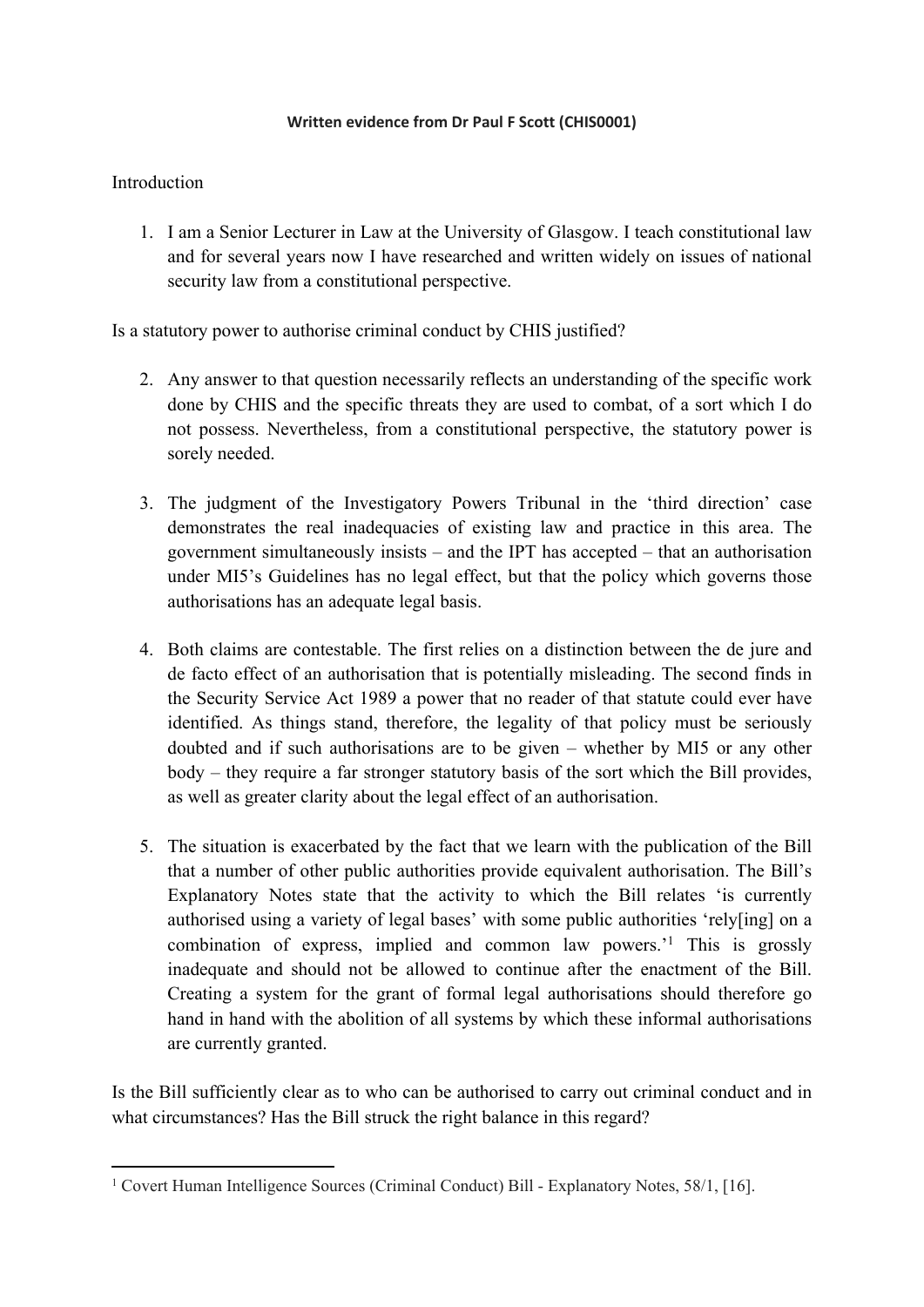6. No. The Bill seems to be formulated so as to provide immunity both to the CHIS him or herself and to the CHIS's 'handler' within the relevant organisation: this appears to be the implication of the language of 'in relation to' in the new section 29B(8) of RIPA 2000. Nevertheless, the effect of the form of words found in that subsection – which is key to the effect of a criminal conduct authorisation – is unclear and it should, if possible, be clarified. In particular, how far beyond the specific individual who 'handles' the CHIS might the immunity an authorisation creates extend?

Is the threshold test for making criminal conduct authorisations adequate to prevent human rights violations? Does the Bill contain sufficient protections for human rights?

- 7. I will take these questions together. Litigation in the domain of national security often focuses on the quality of the legal norm and the adequacy of the oversight mechanisms which exist in relation to acts which interfere with the rights of individuals. In this regard, the mechanisms which exist in the Bill are probably sufficient, though the case could be strengthened by giving the Investigatory Powers Commissioner a role such as that he already plays in the grant of many warrants – the so-called 'double-lock' – in the grant of criminal conduct authorisations. Alternatively, the double-lock cold be implemented in respect of only some subset of such authorisations which arrived at a particular threshold.
- 8. The question of ECHR compatibility therefore arises on more familiar ground: first that of proportionality and secondly that of attribution. As regards the former, the courts would be unlikely to find that the interferences with individual rights authorised were disproportionate were the point ever to be litigated, courts being typically deferential to the executive in the context of national security and analogous matters.
- 9. The government, however, seeks to close off the matter at an earlier stage. It suggests in the ECHR memorandum associated with the Bill that 'there would not be State responsibility under the Convention for conduct where the intention is to disrupt and prevent that conduct, or more serious conduct, rather than acquiesce in or otherwise give official approval for such conduct, and/or where the conduct would take place in any event.'<sup>2</sup> Both of these claims are deeply suspect.
- 10. The former matter speaks to justification, not attribution, and is of no relevance as regards interferences with Convention rights that do not admit of justified interference. In the second, the interference consists not in the fact that conduct takes place but the fact that the legal liability that would otherwise arise as a result of that conduct is negated by the existence of a criminal conduct authorisation. To suggest the state bears no responsibility because the conduct may have taken place even

<sup>2</sup> Home Office, Covert Human Intelligence Sources (Criminal Conduct) Bill - European Convention on Human Rights Memorandum, [14].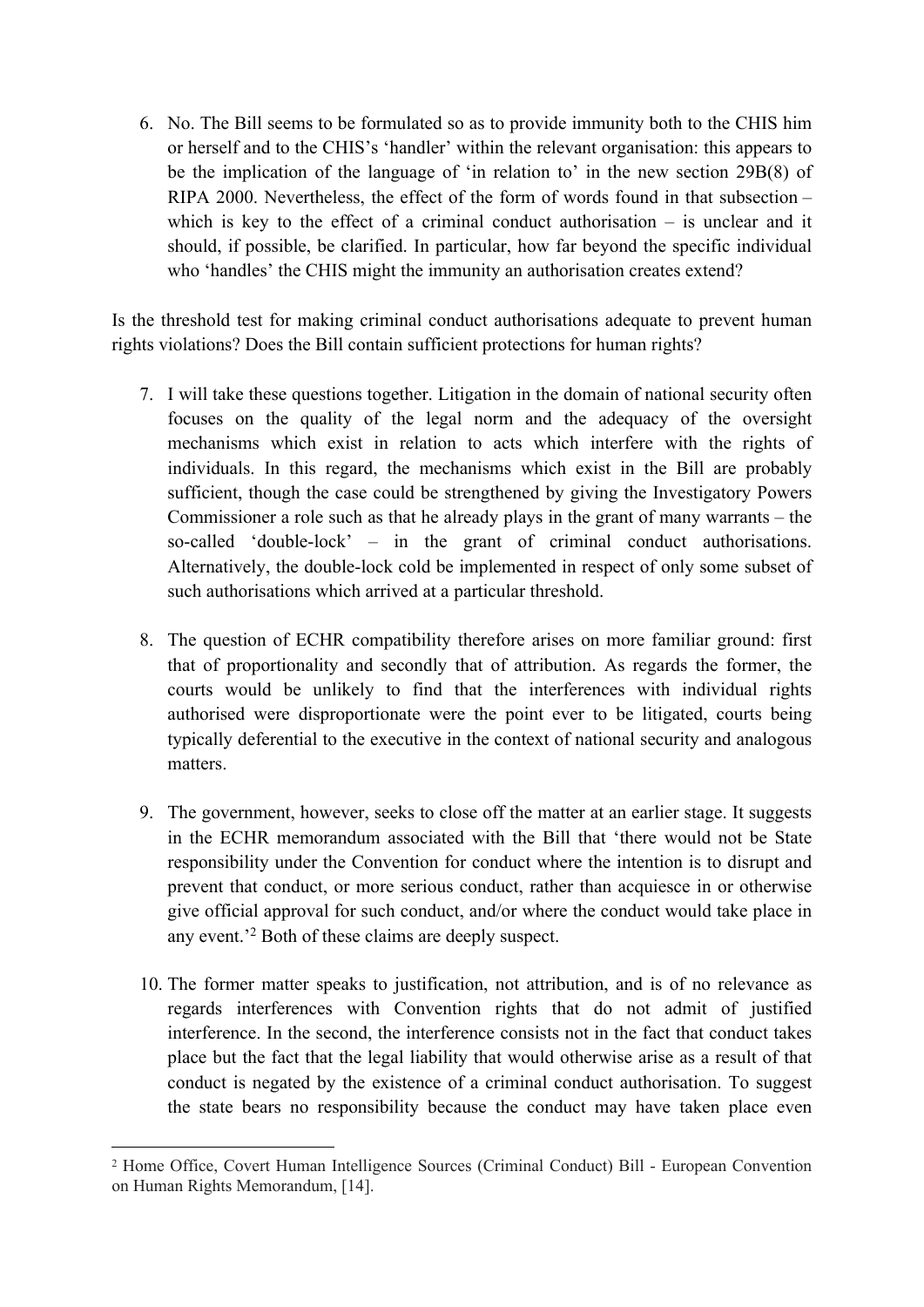without an authorisation is wholly unconvincing, while the reliance on this line of argument suggests a lack of confidence in the ability to win the legal argument at the stage of justification.

Are there types of offences that should never be authorised? Should there be a statutory limit on the types of offences that can be authorised under a criminal conduct authorisation?

- 11. The underlying logic appears to be that if certain offences cannot be authorised then those offences will, for example, be used by terrorist groups in order to test the bona fides of individuals suspected of being informants.<sup>3</sup> Accepting that claim for the sake of argument, it is useful to consider what follows from it. It would seem, for example, to mean that whenever a CHIS is recruited from – or deployed into – a terrorist group or similar, it will be necessary for the applicable authorisations to have an effectively unlimited scope. This makes the question of specification key – how will the conduct permitted be identified within it?
- 12. The draft CHIS Code of Practice published with the Bill states that an authorisation 'should be tightly bound, with clear parameters set out for the CHIS to ensure they are clear on what criminal conduct they are being authorised to participate in.'<sup>4</sup> It is unclear how this requirement sits together with the idea that if an authorisation does not include serious crimes, then the commission of serious crimes will be used to test the status of a suspected informer.

Is the range of public authorities who will be able to make criminal conduct authorisations appropriate?

13. No. If the government believes it is necessary for each of these bodies to have the power to grant authorisations it should be explicit about whether those bodies already possess non-binding 'powers' to authorise the commission of crimes and provide more detail as to how, and how often, those powers are used. In the absence of such an account, there is no reason to accept that all of those bodies require the powers the Bill would give them. A more detailed justification, specifically addressing the position of each of the bodies that the Bill would permit to grant justifications, should be provided.

Particularly in light of the secret nature of criminal conduct authorisations, is oversight by the Investigatory Powers Commissioner an adequate safeguard against abuse? What other safeguards might be appropriate?

<sup>&</sup>lt;sup>3</sup> 'We do not believe, however, that it is appropriate to draw up a list of specific crimes that may be authorised or prohibited. To do so would place in the hands of criminals, terrorists and hostile states a means of identifying our agents and sources, creating a potential checklist for suspected CHIS to be tested against.' HC Deb, 5 October 2020, col 658 (James Brokenshire MP).

<sup>4</sup> Home Office, Covert Human Intelligence Sources: Draft Revised Code of Practice (September 2020), [6.14].